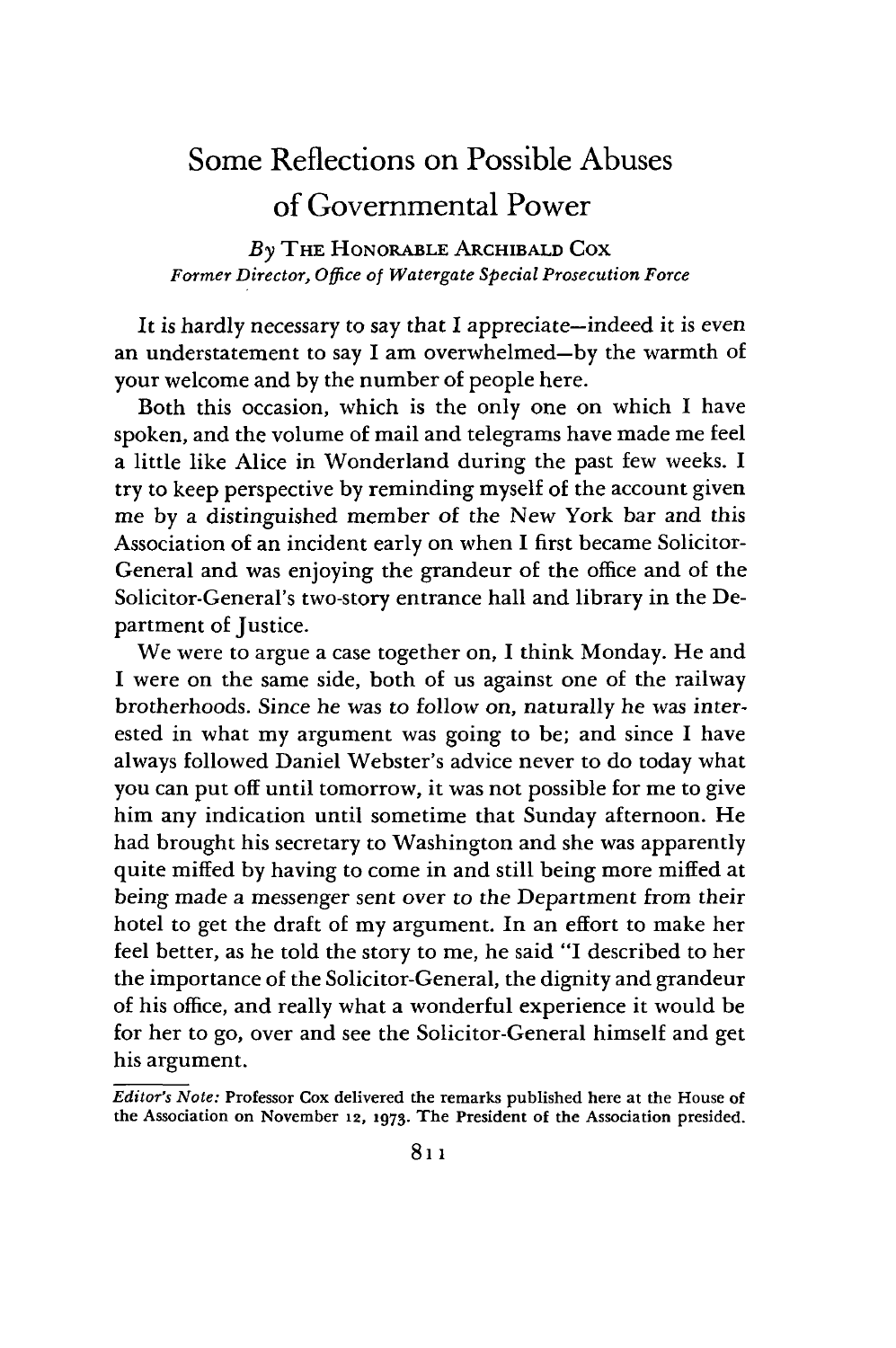So she came over and I gave her the argument. When she got back and gave the argument to him, my friend said with all the enthusiam he could command, "Wasn't that a wonderful experience? Didn't you enjoy meeting the Solicitor-General? Isn't he a great fellow?"

She replied, "No, it was just some **kid** with a crewcut."

The years have gone **by** so that perhaps I can hardly apply the term "kid" to myself even though my hair is freshly cut for the occasion.

But I do sometimes wonder whether that wasn't a more apt description.

When one attempts to draw back from Watergate and the associated abuses or possible abuses of government power and tries to put the matter in perspective, he is driven into simplicities which seem banal yet must be stated because they are true.

So I am driven to begin by observing that surely the single greatest need we have today is the restoration of confidence in the basic integrity of government.

We can and of course do safely differ over policies and programs, over political parties and candidates. But in a free society no government is possible without a large degree of confidence in the institutions of government-which means of course selfconfidence in our ability to govern ourselves-and without an equally large degree of mutual trust between the chosen governors and the governed. The necessary self-confidence and mutual trust had been eroded long before Watergate by a variety of causes and events, but surely our present plight has been greatly intensified by the evidence giving reason to believe that there has been criminal abuse of power and position **by** persons at the highest levels of the executive branch.

The charges and evidence of probable cause symbolized **by** Watergate are peculiarly damaging because of their nature. The essence in almost every instance is the abuse of governmental authority and position for the sake of building or perpetuating the personal and political power of those currently in office.

The break-in at the Democratic National Committee was fol-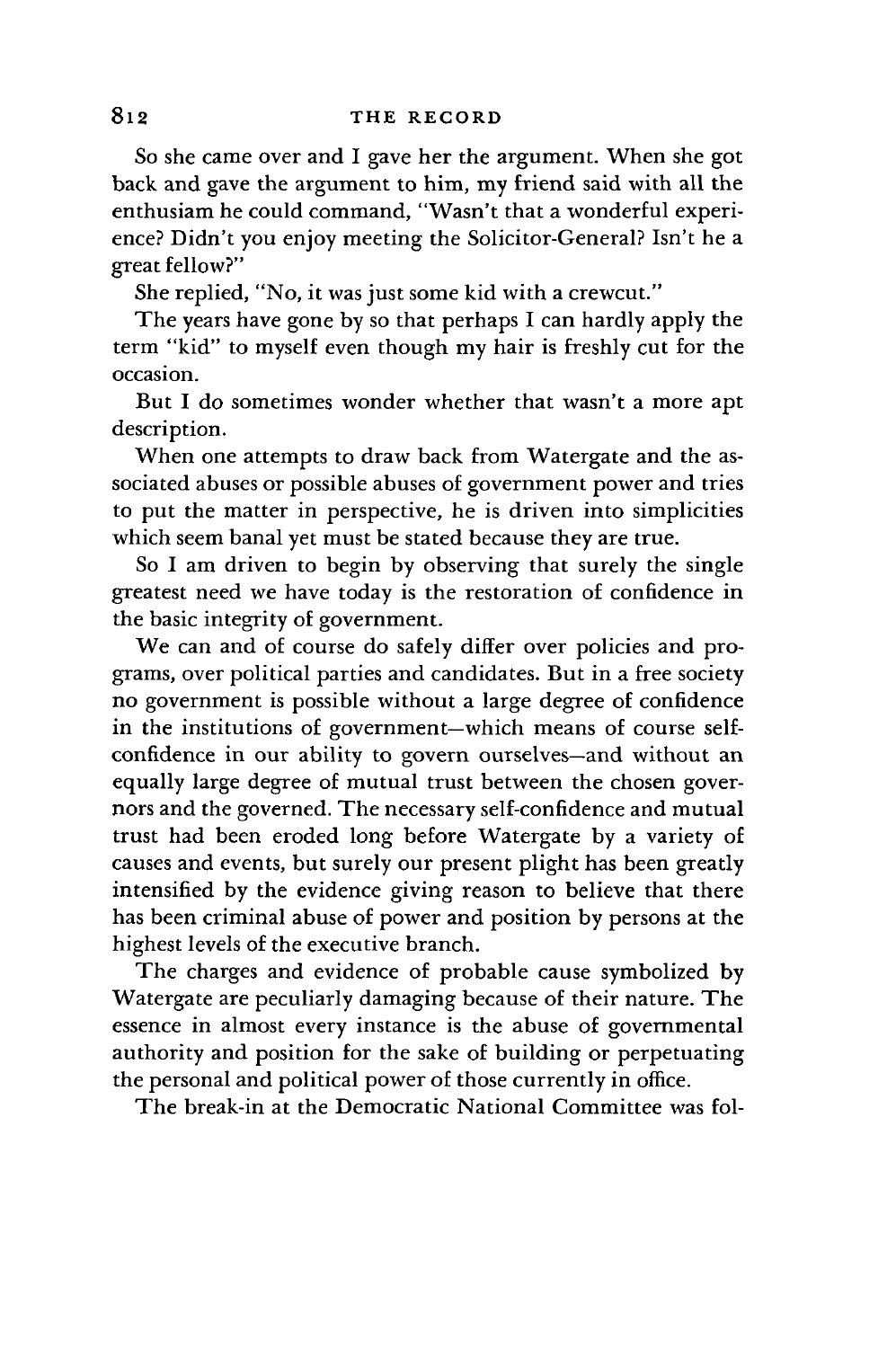lowed, according to evidence before the Ervin Committee, **by** the abuse of high government positions including the attempt to pervert both the FBI and the CIA.

The attempted burglary from the files of Dr. Fielding, Daniel Ellsberg's psychiatrist, was committed by irregular government agents ostensibly in the name of national defense but there is reason to question not only whether the conduct itself violated the Bill of Rights regardless of its motive but also whether the real motive was not to destroy Ellsberg's reputation and thus to injure the political opposition to the Administration's policy in Southeast Asia.

The inclusion of reporters like William Safire and a purely domestic aide such as John Sears among those whose telephones were bugged ostensibly in the name of preventing leaks of information dangerous to diplomatic negotiations raises a question whether the true objective at least on some occasions may not have been obtaining information useful in political manipulation.

And the testimony before the Ervin Committee, suggests that the perversion of the Internal Revenue Service for political harassment or political intelligence may have been seriously contemplated whether or not there was a serious effort to put the proposal into effect.

(Let me say parenthetically that I use the term "evidence giving reason to believe" and say that these things "may have happened" in order to emphasize that while on the one hand the allegations have not yet been proved and may indeed prove false, still, on the other hand, published evidence furnishes such probable cause as to impair severely the necessary mutual trust between the government and the governed and even our confidence in our ability to govern ourselves.)

I have no prescription for remedying the disease that produced these symptoms but it does seem worthwhile to note three indispensable ingredients, the last of which I propose to discuss in a little detail.

First, surely we can and must restore to government and po-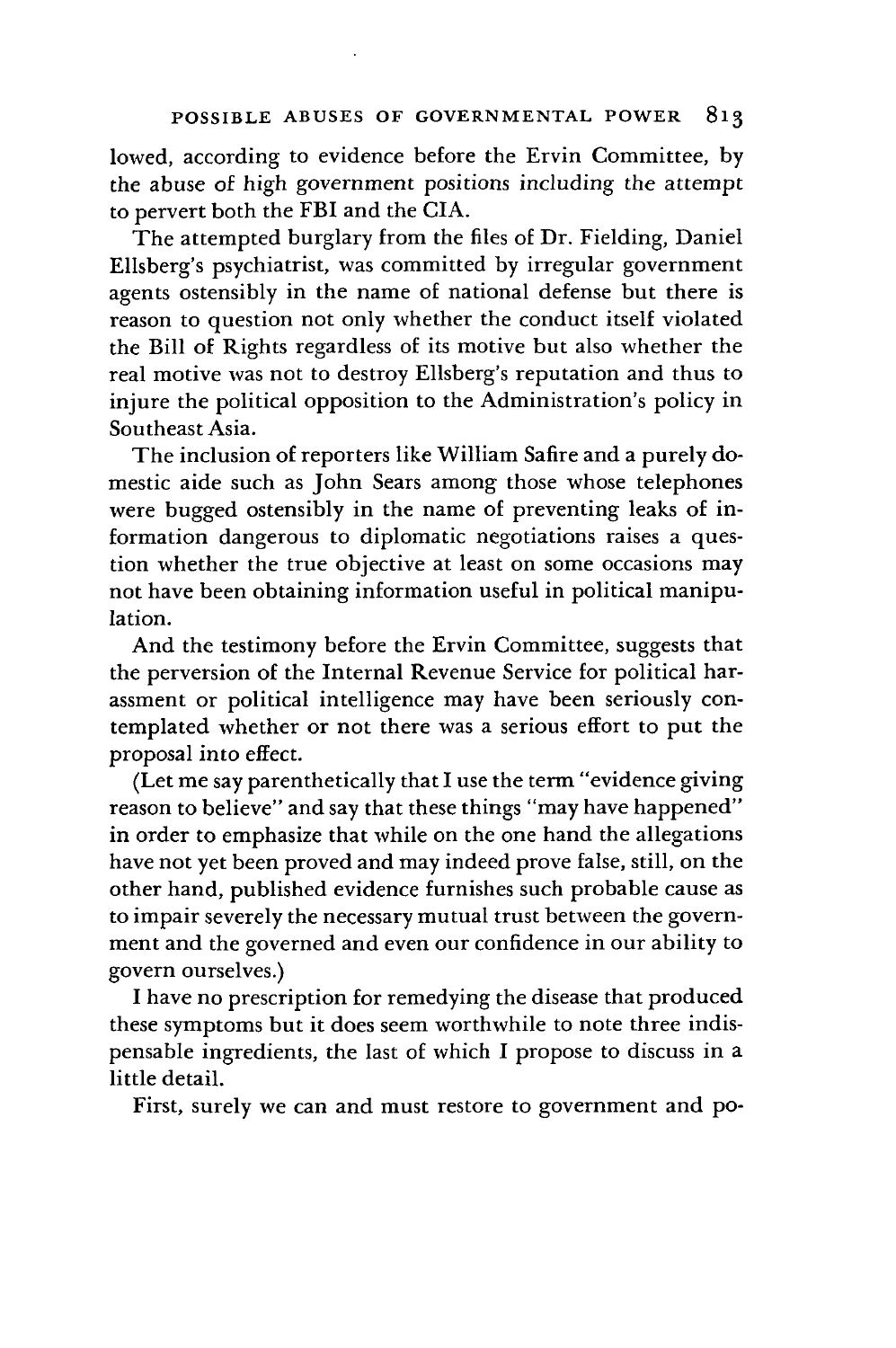litical campaigns a stronger appreciation of the line separating fundamental judgments of right and wrong in the conduct of political life from mere political loyalties and political opinions.

Most of us-perhaps I should say most of us of the older generation-grew up in an age of positivism and relativism in which such distinctions as those between political judgments, on the one side, and judgments of what is right and wrong in political life, on the other side, became unfashionable at least among the intellectually or politically sophisticated.

Perhaps my view is too self-centered and too much influenced by the moving letters I have received during the past three weeks. But it seems to me that the "fire storm"-to borrow a phrase from General Haig-which exploded over the weekend of October 2o and 2 1, had its source in the longing of countless simple, direct and moral people for a greater measure of candor, simplicity and rectitude in the conduct of government. I think, too, that here as so very often in our history when fundamental questions have been at stake that the people probably have a far better sense of the goals of the enterprise and the needs of our nation than many of those who have had a more highly sophisticated education or experience.

Forgive me if I read to you one letter which is typical of many I have received. Although it does not speak of these things explicitly, it shows the depth of feeling and the kind of people who have been expressing them.

"Dear Archibald Cox:

"Sir, eight years ago I lost everything I had. Now I have an ulcer, my time is in God's hands, and I do have a wish that the Honorable Archibald Cox could grant."

He went on and asked for an autographed picture for his son. Then he concluded, "If I done wrong by writting,"-spelled with two t's-"please forgive me. May God bless you and your loved ones.

Your unseen Polish friend."

The letter came from Barnesborough, Pennsylvania. The expression of feeling from that kind of people not only moved me very deeply but it revives and fortifies the faith I already held that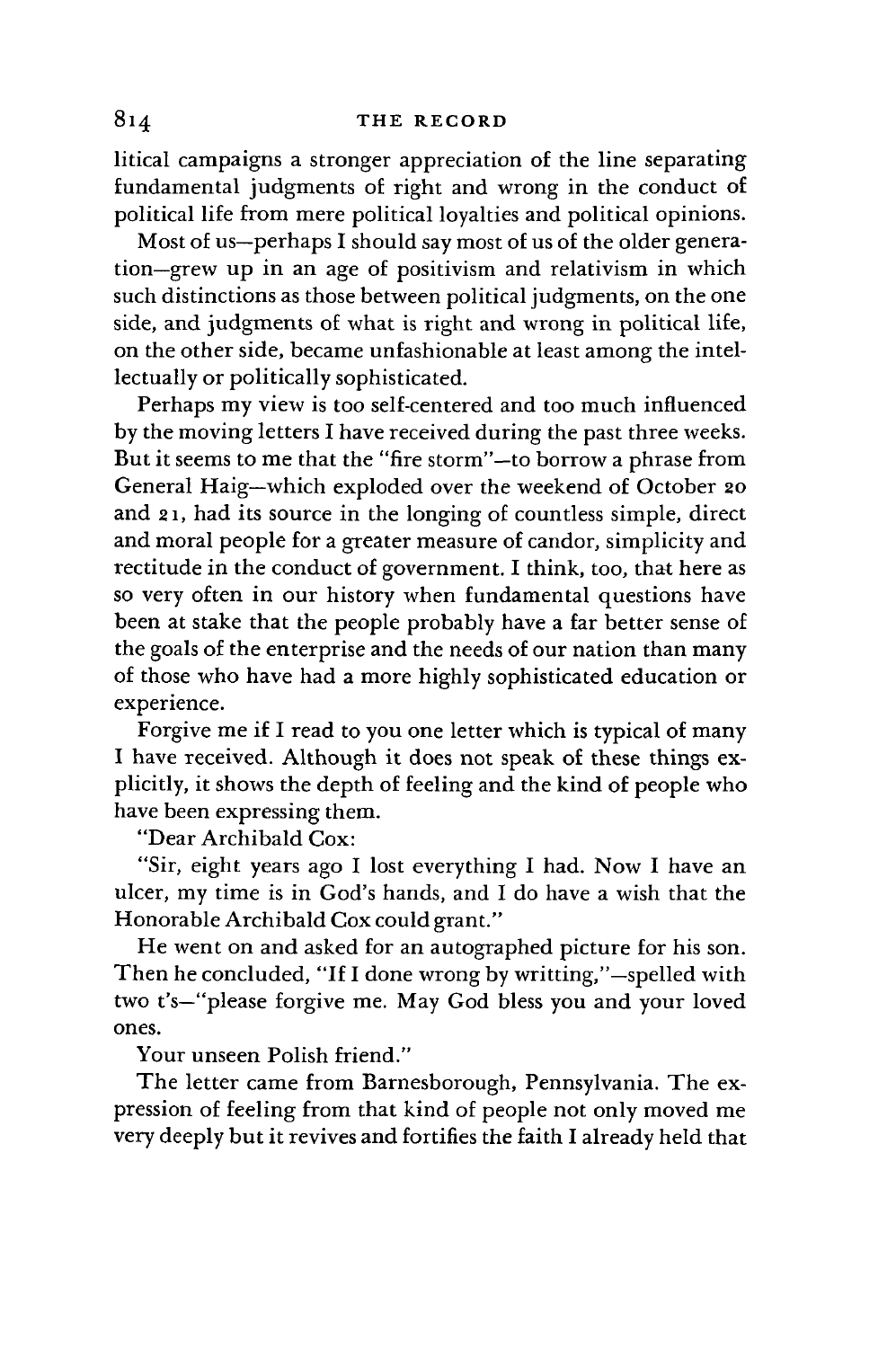our country is capable of drawing this basic distinction between right conduct in public affairs and political loyalties and political ideals.

My second proposition is a corollary of the first. Political partisanship not only can but should be subordinated now in a common effort to deal with the past abuse of power for political purposes.

For one thing, the wrongdoing involved in the abuse of power is not the exclusive fault of either political party. If one casts his mind back over the history of electronic eavesdropping for political purposes, he finds that the abuse probably goes back to the violations of the Communications Act of **1937** under the opinions written by the various Attorneys General to President Franklin D. Roosevelt. The wrongs were extended. The justifications for eavesdropping became broader and broader or less and less, whichever way you care to put it. By a curiously inverted process of reasoning it even came to be concluded that since it was not unlawful for the government to engage in wiretapping, it could not be unlawful for the government to break into a man's house in order to put the bug there in order to engage in the wiretapping. The process expanded under both Democratic and Republican Presidents until by a gradual process of extension there developed the evils which have been much described in the daily press and to which I referred a few moments ago.

The best days of the Ervin Committee were those in which Senator Ervin and his co-chairman, Senator Baker, were able to operate on a bipartisan basis. The Committee fell upon evil days, I think, at the time that party wrangling began to divide the members and to characterize much of the hearings.

The vote along partisan lines in the subcommittee of the House Judiciary Committee which has been considering legislation to establish a Special Prosecutor disturbs me very deeply because establishing an *agreed* foundation upon which these investigations can go forward is far more important in establishing confidence in the integrity of government than exact form of the legislation.

And surely impeachment, if impeachment is the solution to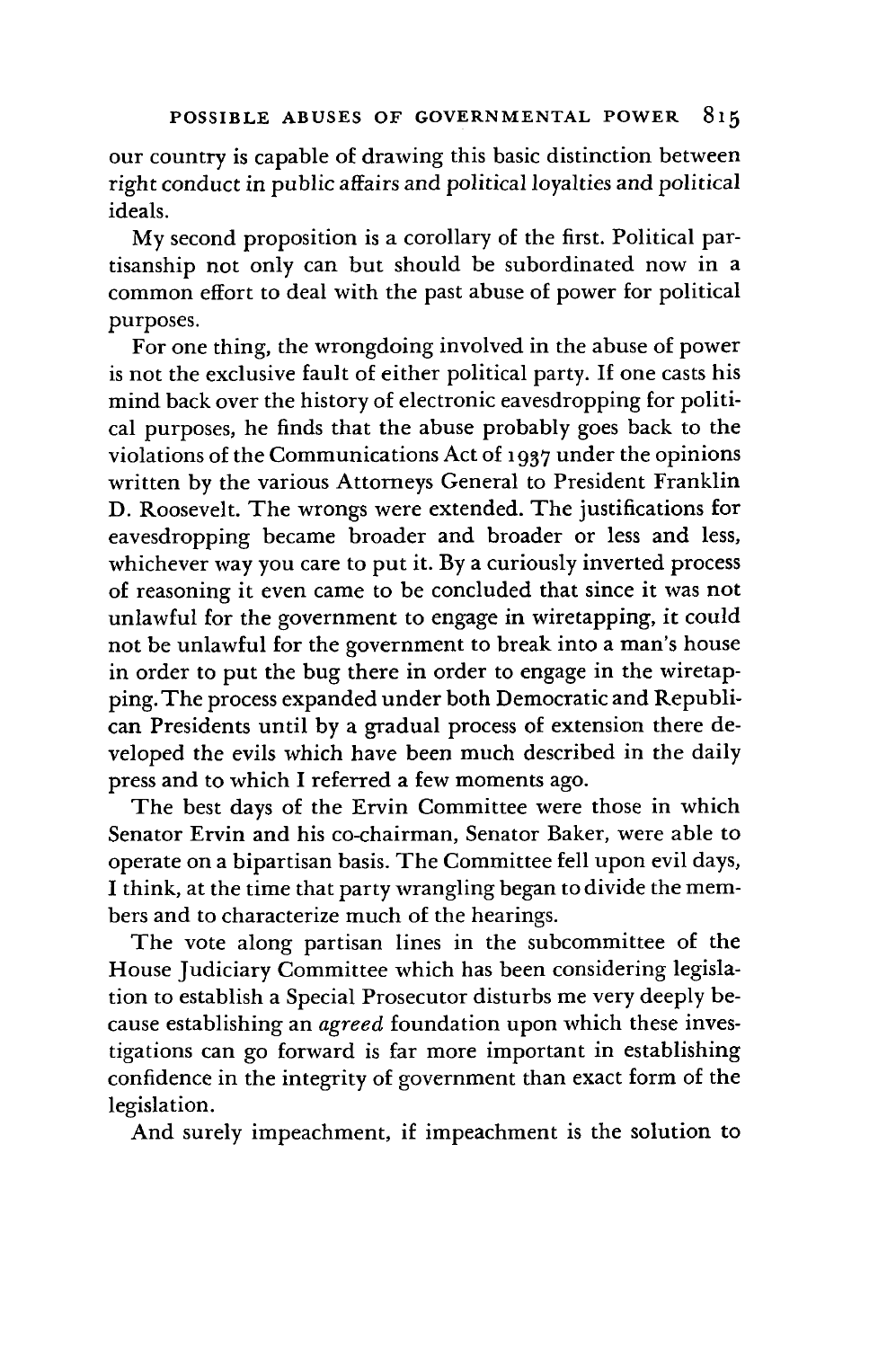## **THE** RECORD

our difficulties, is something that requires a far broader consensus of opinion than can ever be arranged by a vote on party lines. The preliminary procedural votes of the House Judiciary Committee, which divided on party lines rather than achieve a consensus of solid opinion, were disappointing for this reason.

My third proposition is that there must be a responsible, deliberate, nonpartisan and exhaustive investigation in to the Watergate affair and other alleged abuses of government power and position by those high in the executive branch, followed by the prosecution of those guilty of criminal offenses and the full true disclosure of all of the facts so far as it is humanly possible to discover them.

Prosecution is essential to demonstrate that criminal justice can be and is administered evenhandedly-against those who violate their obligations in high government office as well as against those who commit common crimes.

Full disclosure is essential not only to exculpate any who have been wrongly accused but to permit understanding of the disease which has infected our political system.

In my judgment, the value of any such investigation can be measured by three factors: **(i)** the jurisdiction given to the Special Prosecutor and the actual scope of his investigation; **(2)** by the availability of evidence still in the White House files; and  $(3)$  by the extent of the visible independence of the Special Prosecutor.

Let me try to develop each of these points in a little more detail, beginning with the jurisdiction of the Special Prosecutor and the necessary scope of his investigation.

As the office was originally set up last May, the jurisdiction was defined in four parts.

One covered the Watergate affair and the resulting alleged cover-up. Here I might drop the word "alleged" since there clearly was *some* cover-up.

Second, offenses during the **1972** campaign.

Third, allegations against the President, the White House staff and other Presidential appointees.

Fourth, such other matters as might be assigned to the Special

816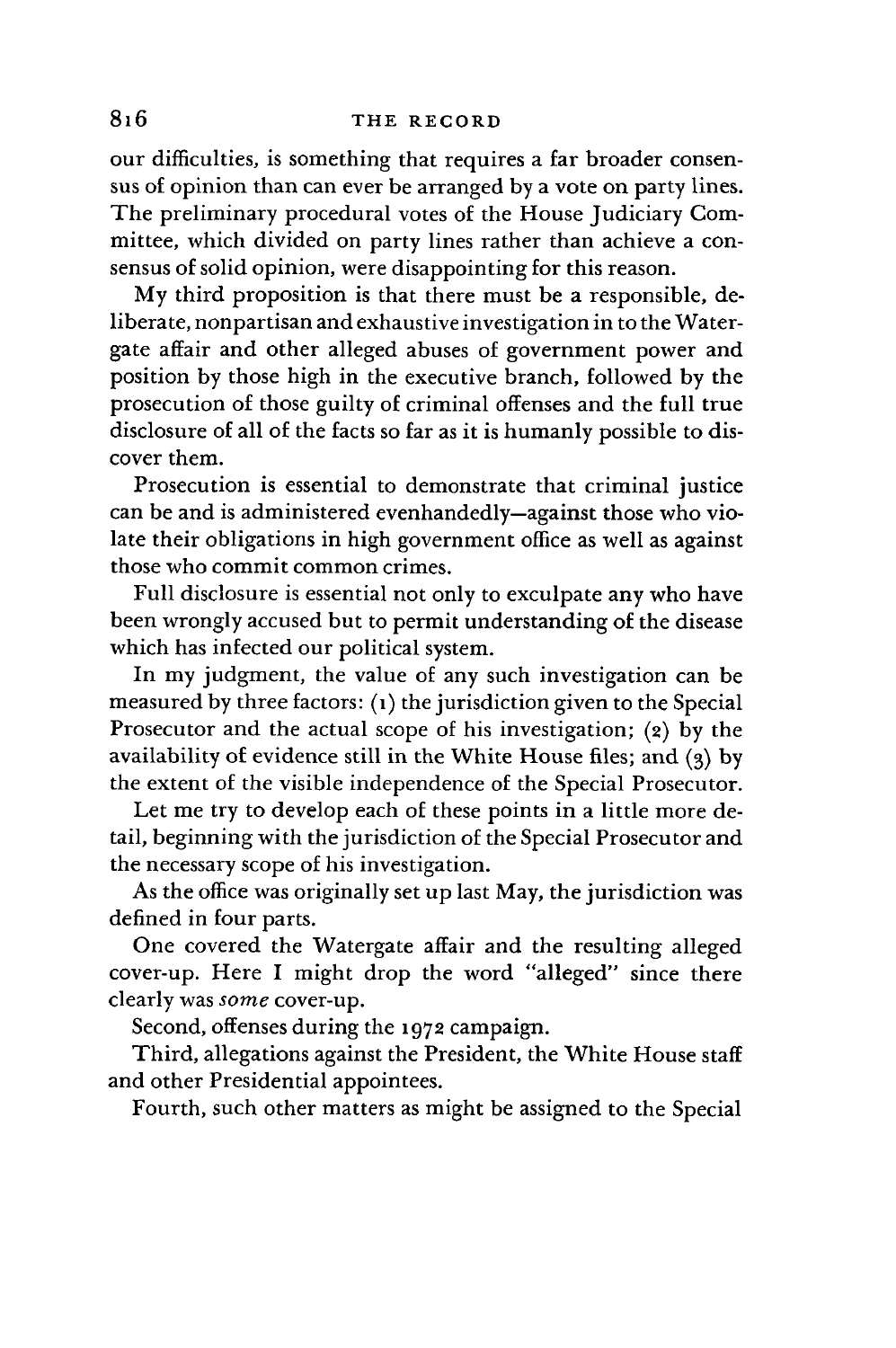Prosecutor by the Attorney General with the Special Prosecutor's consent.

As the investigation was going forward, we divided it essentially into five parts.

One, the most dramatic, the most publicized, but I am inclined to think not the most important, was Watergate and the cover-up.

Our second part we called "campaign contributions." Some aspects simply dealt with corporate contributions to one or the other or both of the political parties in violation of Section 61o of the Criminal Code, such as the case in which Braniff Airways pleaded guilty this afternoon.

In other cases there was the added problem, did the contribution-often a very large one made in cash-exert undue influence upon a formulation of government policy or other executive decision. Here I think is a question that the lawmakers should be concerned with for a number of years to come, although the solution is not easy.

When the Milk Producers Association, for example, gives a million and a half or two million dollars to the Republican Party and shortly thereafter the support price of milk is raised, it may be exceedingly difficult to prove that one in fact was a bribe for the other. Indeed it has not yet been shown, to the best of my knowledge, that one was in fact a bribe for the other in the particular instance. Looking to the future we can all agree, however, that the concurrence of the gift and the decision casts such doubt on the basic integrity of the workings of our government that some remedy must be found to prevent that kind of event from recurring.

The third aspect of the campaign contribution investigation is epitomized by the digging back into the events of 1969 and **1970** when exceedingly large sums of money were raised, apparently-I am speaking only of allegations, of things that have not been proved-by men on the White House staff in an operation known as Town House and were then distributed in cash directly to candidates in many State and congressional races.

Our third major division might have been part of the second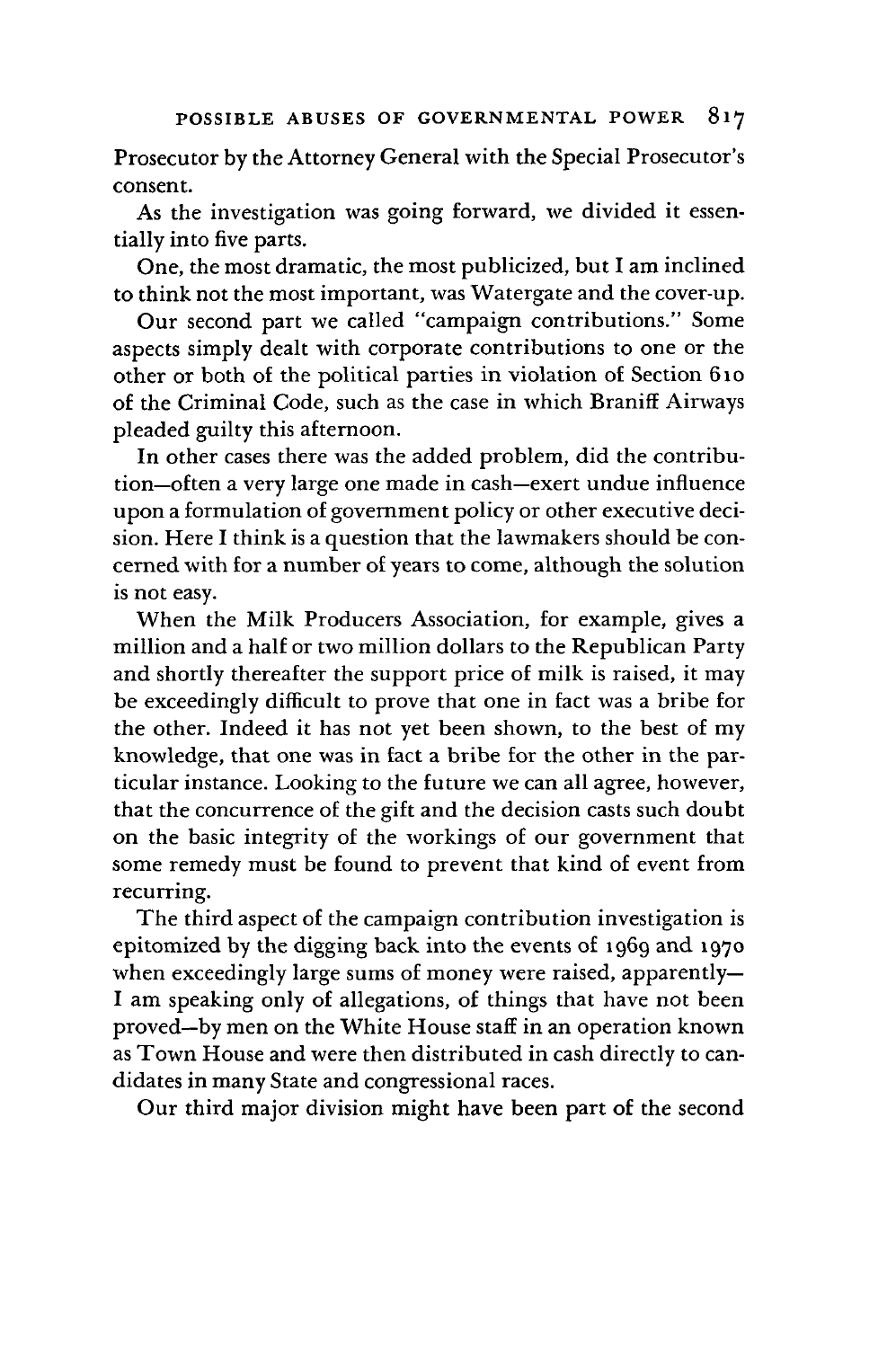except for office necessity. It was the ITT affair, an investigation which again leads to questions about the relationship between a large financial commitment and governmental action but which also involves the integrity of the hearings upon the nomination of Richard Kleindienst for Attorney General.

The fourth major segment was the much publicized but I am inclined to think rather unimportant, the investigation into the so-called "dirty tricks" of the **1972** election. Most of them were committed by a young man-in fact he was **30** years old but when I saw him he seemed extraordinarily youthful. The only remaining question really is how far higher did the responsibility for the dirty tricks reach in the executive branch.

Last but far from least was the group that we called "the Plumbers" within the office of the Special Prosecutor, to denote our opposite number to the White House group known as "the plumbers." Anti-plumbers was always too complicated a phrase so we confined ourselves to the plumbers. On the whole perhaps this may really have been the most important part of the entire investigation, and it remains so.

In one aspect it was concerned with bugging and other electronic surveillance for political purposes, not only for the harassment of those whose phones were bugged but also-at least according to some of the evidence-for the purpose of gaining political intelligence.

The Ellsberg-Fielding break-in was another part of the inquiry.

The allegations of intent and possible efforts to pervert the Internal Revenue Service in order to make it an instrument of political oppression and political intelligence were another important part of this line of inquiry.

And, finally, there was concern about whether the Secret Service had been perverted **by** using Secret Service agents to remove any potentially hostile members of an audience from various rallies led **by** friends of the administration.

The *nominal* scope of the jurisdiction of Mr. Leon Jaworski, the present Special Prosecutor, is the same as the jurisdiction set up for my work last May. I stress the importance of the *actual* scope of investigation for two reasons: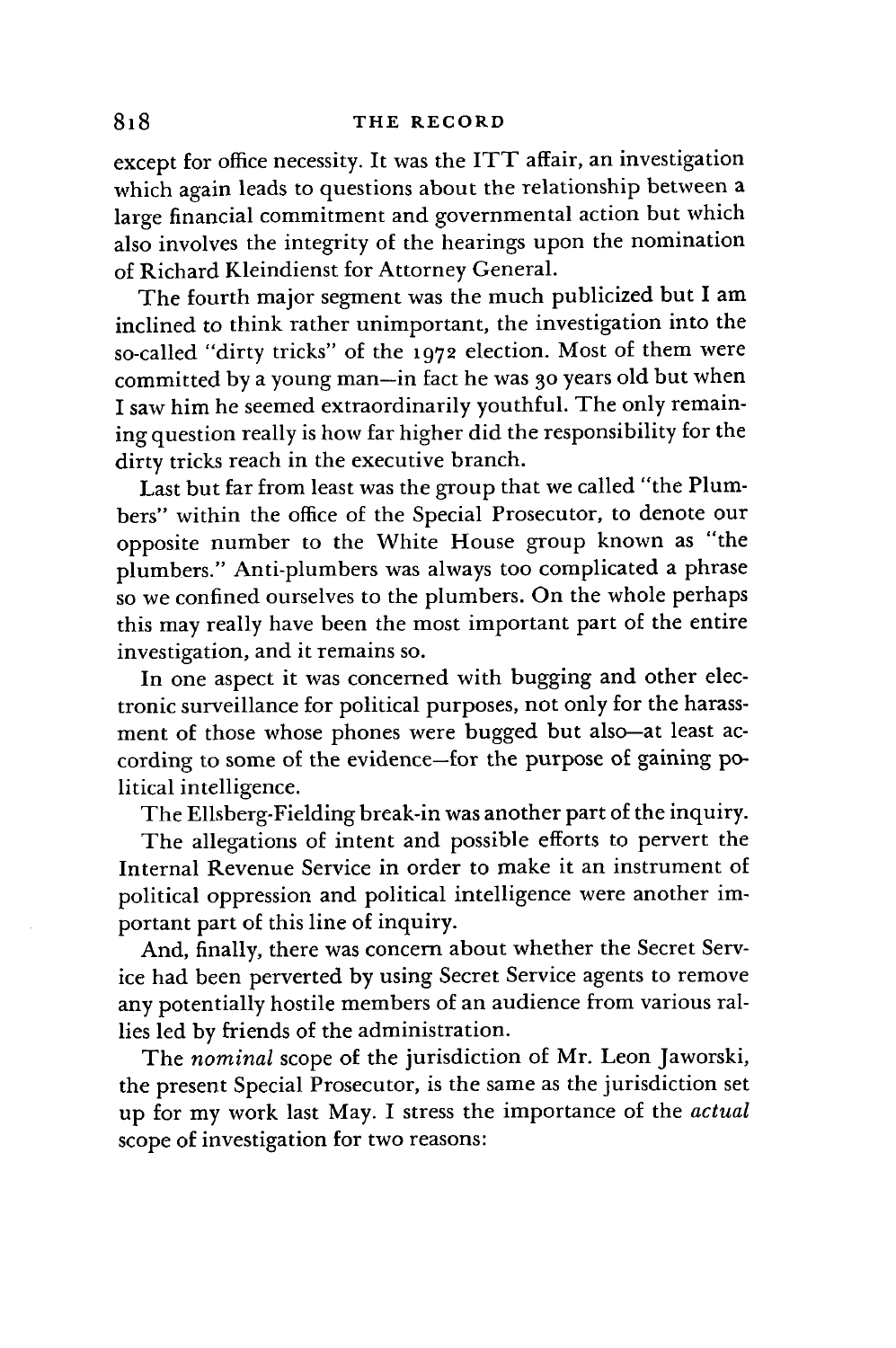First, the Watergate affair and the resulting cover-up were so obviously criminal that they have to be attributed to the moral obtuseness or weakness of particular individuals. They hardly present an institutional problem regardless of whether the line of responsibility breaks off with John Dean or reaches one or two levels higher.

The other abuses, if they occurred, are much more closely related to institutional temptations and may permit institutional remedies. The gathering of vast political contributions, after all, is not confined to either party. The temptation to abuse governmental agencies for political purposes may be felt by incumbents from either party. Although we have never had so many allegations as are made today or no such evidence of probable cause as exists today, still I fear that there have been others, of my own party, who succumbed to the same kind of temptation.

Learning what happened, understanding why it happened and finding some institutional remedy or if institutional remedies will not be sufficient, establishing the moral imperatives to restore and preserve our self-confidence about government, is even more important than punishing those responsible for Watergate.

My second reason for dwelling upon the importance of the aspects of the investigation other than Watergate, especially the area of the Plumbers, arises out of sheer cussedness. Every time we attempted to get information in those areas other than Watergate, we ran into some kind of screaming opposition.

The day the Los Angeles Times carried an untrue story that the Special Prosecutor had begun to investigate the financing of San Clemente and Key Biscayne, the wires from San Clemente to the the Attorney General's office were grossly overloaded and immediately thereafter the wires from the Department of Justice to my office became equally overloaded.

Inquiries into the use of Secret Service to remove potential demonstrators from political audiences or into wiretapping and bugging, invariably encountered the strongest kind of opposition.

**I** say that my curiosity about these areas arose from sheer cussedness. **I** began to suspect that the ground that was so jealously guarded must contain the richest lode.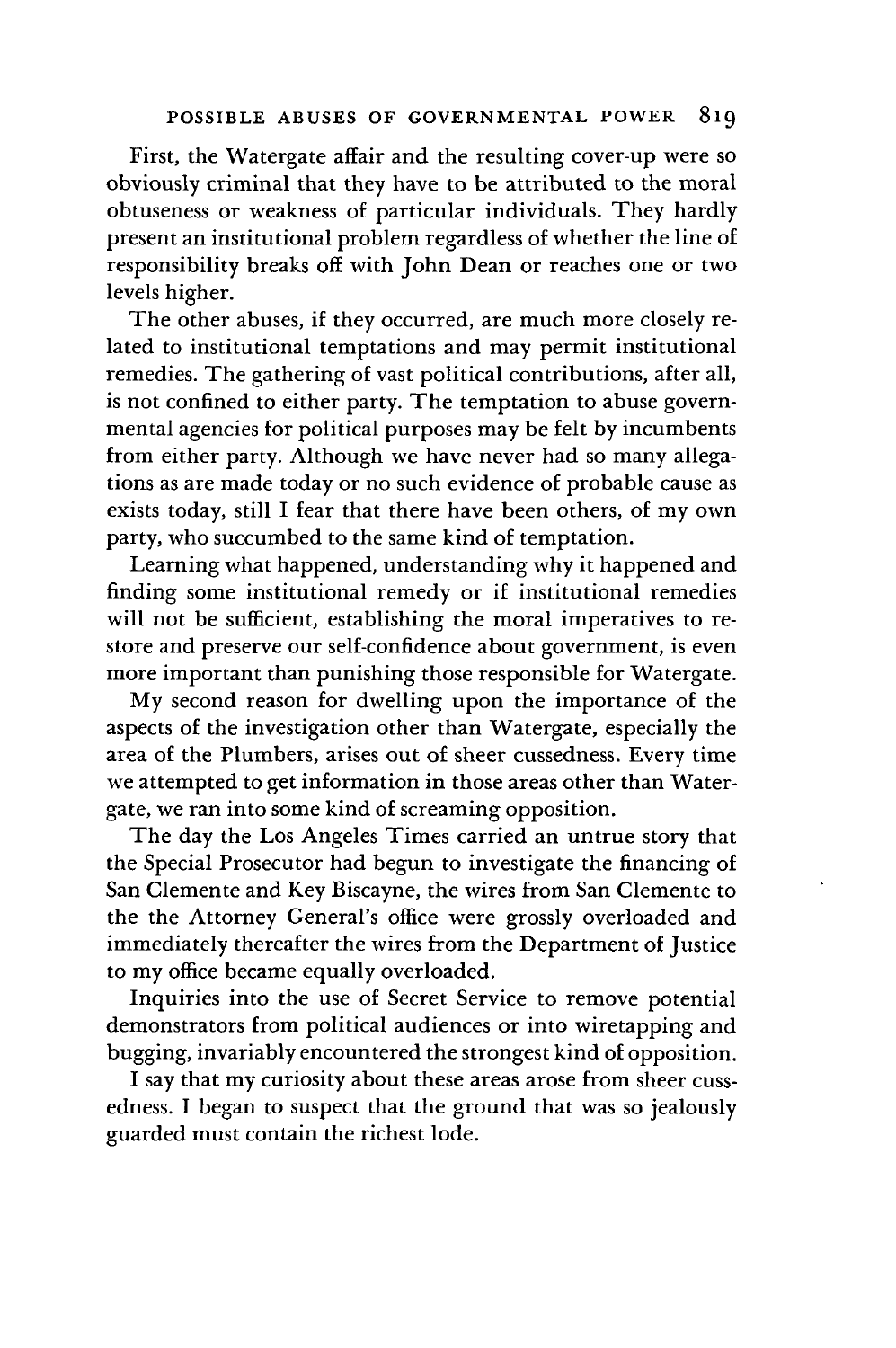But there was some concrete support for this apart from the opposition that I thought I sensed.

You may remember that when Assistant Attorney Petersen, in pursuing the Watergate investigation, learned of the break-in at Dr. Fielding's office in order to get the psychiatric records of Daniel Ellsberg, the President's immediate command was keep the hell out of that, investigate Watergate but don't investigate that even though the same men were in charge of both operations.

And it was of no little interest to me that the proposal that was made to resolve the litigation over the tapes-which resulted in my being here tonight-was one which offered to make available not all the evidence on the nine tapes in question that was relevant to the subject matter of our investigation but only the evidence that was relevant *to Watergate,* notwithstanding the fact that the testimony before the Ervin Committee clearly showed that on one of the tapes there was conversation about wiretapping and "bugging," which was an obvious part of our assignment.

Similarly, I must confess my curiosity was piqued by the recent announcement that the President will talk to all the Republican members of Congress "about Watergate." Sometimes "Watergate" is used as a synonym for the full range of inquiries that we were engaged to make, but it also is a narrower term. **If** the aim is to ascertain the truth about the possible abuses of government power, then the inquiries and the evidence made available must not be limited to Wategate but must expand over the full range of affairs that I have tried to describe.

The second measure of the effectiveness of the continued investigation will surely be the availability of evidence heretofore kept secret in the White House and Executive Office Building. If the files are not opened voluntarily as they should be, then the effectiveness will be measured by the extent and vigor with which legal process is used to obtain them.

The evidence, as I have said, should be produced or sought not merely for the Watergate papers but throughout the full scope of the investigation.

It must be obtained in a form admissible not merely before a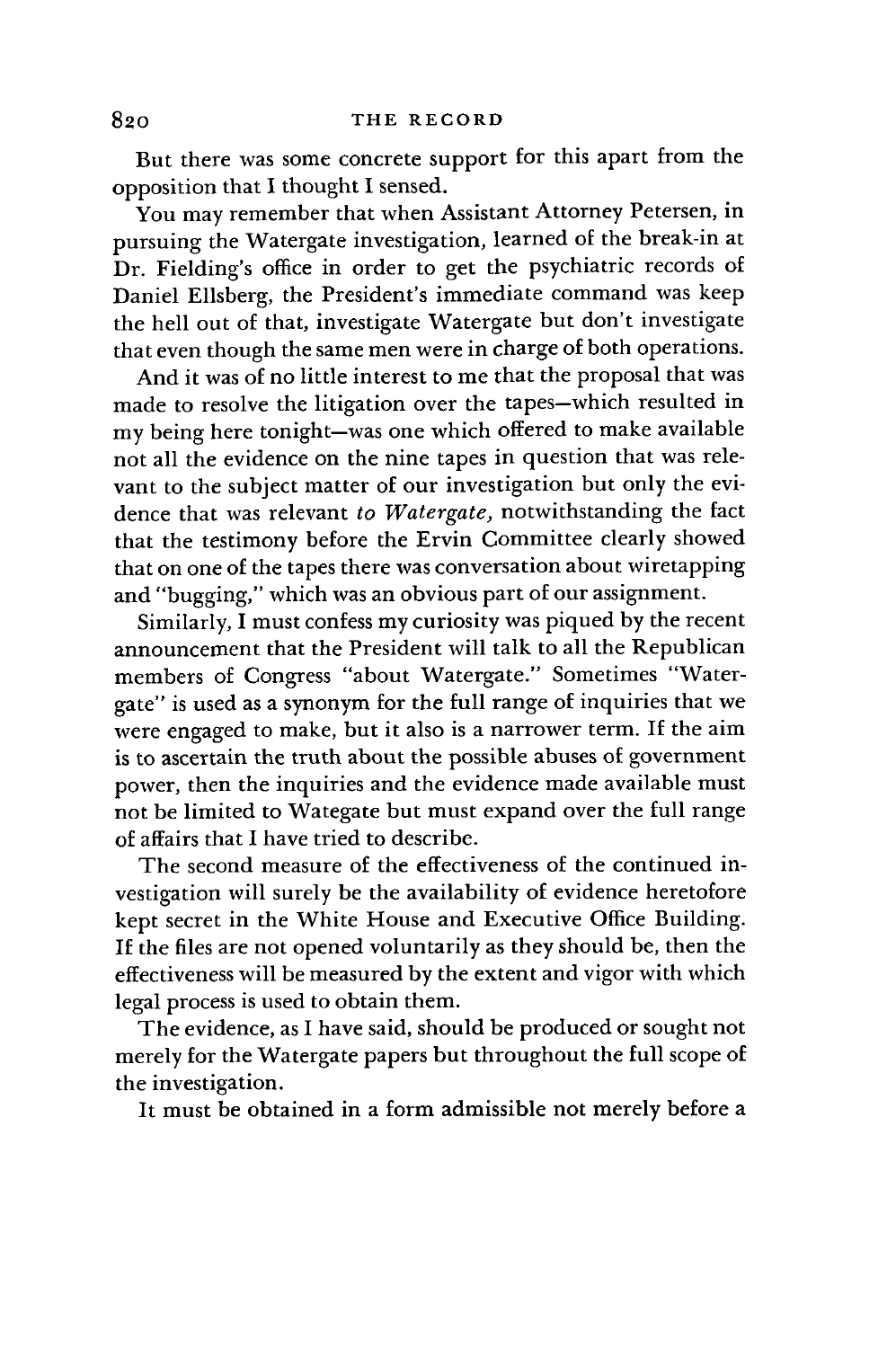grand jury but at the trial of an indictment and at the proffer of either the prosecution or the defense.

Nothing less will satisfy the dictates of justice. Nothing less will satisfy the country that the full truth has been disclosed.

Let me dwell for a moment upon the question of the confidentiality of the Presidential papers.

The gist of the argument that was presented by counsel to the President was this: were it held that there is any circumstance under which the President can be compelled to produce recordings or notes of his private conversations, from that moment on it would be simply impossible for any President of the United States to function.

The supporting argument asserted an absolute at the other end of the spectrum. As stated by Professor Charles Black, it was that those consultative and decisional processes that are the essence of the Presidency could not be carried on to good effect if every participant spoke or wrote in continual awareness that at any moment any Congressional committee or any prosecutor working with a grand jury could at will command the production of the verbatim record of every word written or spoken.

Those of you who have studied logic will note that the two propositions leave a vast undistributed middle.The need for some secrecy hardly justifies a rule of absolute secrecy upon each and every conceivable occasion.

Having briefed this question and argued it in two courts, I am afraid that I speak as an advocate, but even when I try my very best to put on an impartial professional hat, I find very little or no merit to the claim of executive privilege under present circumstances, whether the claim be advanced in a judicial proceeding or in public debate.

I do not deny the importance of protecting the confidentiality of executive deliberations and executive papers under normal circumstances. There is a good reason for it, very similar to the reason that we protect the confidentiality of the deliberations of a jury, the deliberations of judges, confidences between lawyer and client and in some places between doctor and patient, priest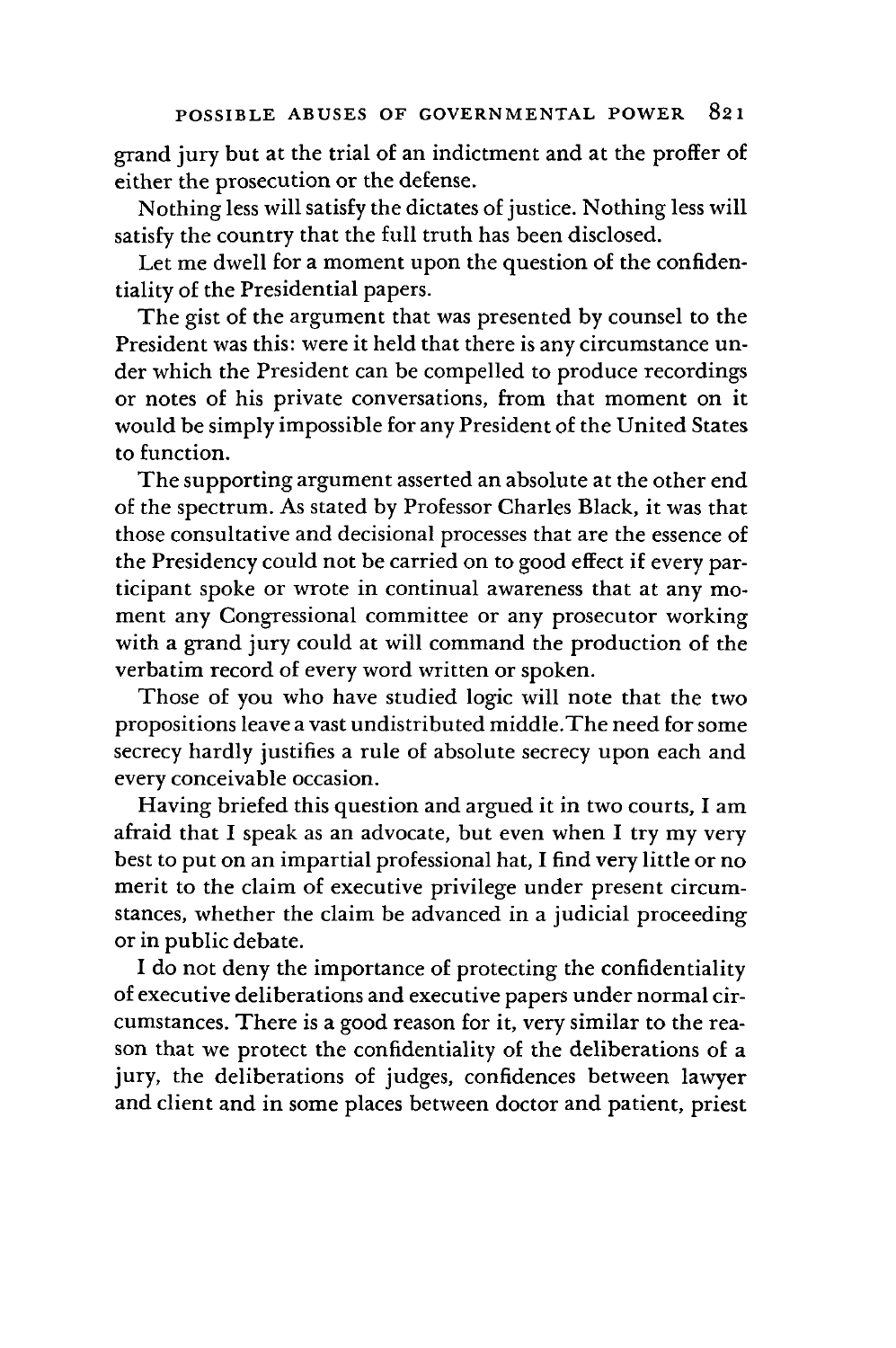## THE RECORD

and penitent and husband and wife. The candor of Presidential aides in giving advice is exceedingly important, and they will of course be less willing to speak candidly if they are subject to reprisals in Congress or the media.

Similarly, nearly all of us know the importance in making up our own minds of freedom to think aloud, of freedom to try out ideas without the fear that those ideas will be published. The President should not have to worry that he will be held accountable for everything that he has floated before his aides as a trial balloon without actually embracing the idea.

And those of you who are lawyers recognize, too, that the privilege is important in some cases because it cuts off efforts to probe the executive's mental processes in litigation seeking judicial review.

These are persuasive considerations in private litigation, in suits to set aside administrative orders, and perhaps against the demands of Congress where we seem to have gotten along pretty well by leaving the contest over what information will be furnished by the President to the tides of political power and political debate without involving judicial process.

But encouraging candor on the part of Presidential aides in giving advice and protecting executive freedom to think out loud are surely not absolute desiderata to be achieved at any cost.

Preserving the integrity of our governmental institutions surely has a higher value. Conversely, requiring production of evidence of executive communications and deliberations where there is, let us say, a prima facie showing that they bear on the question whether high office has been perverted or abused is not a big enough departure from the general rule of confidentiality to discourage aides very much in giving advice freely or Presidents in thinking aloud.

Justice Cardozo's observations in holding that the usual rule of secrecy that attends a jury's deliberations must yield to the necessity for preserving the integrity of that institution when there is prima facie evidence that a juror has been corrupted seem equally pertinent to the present problem.

# 822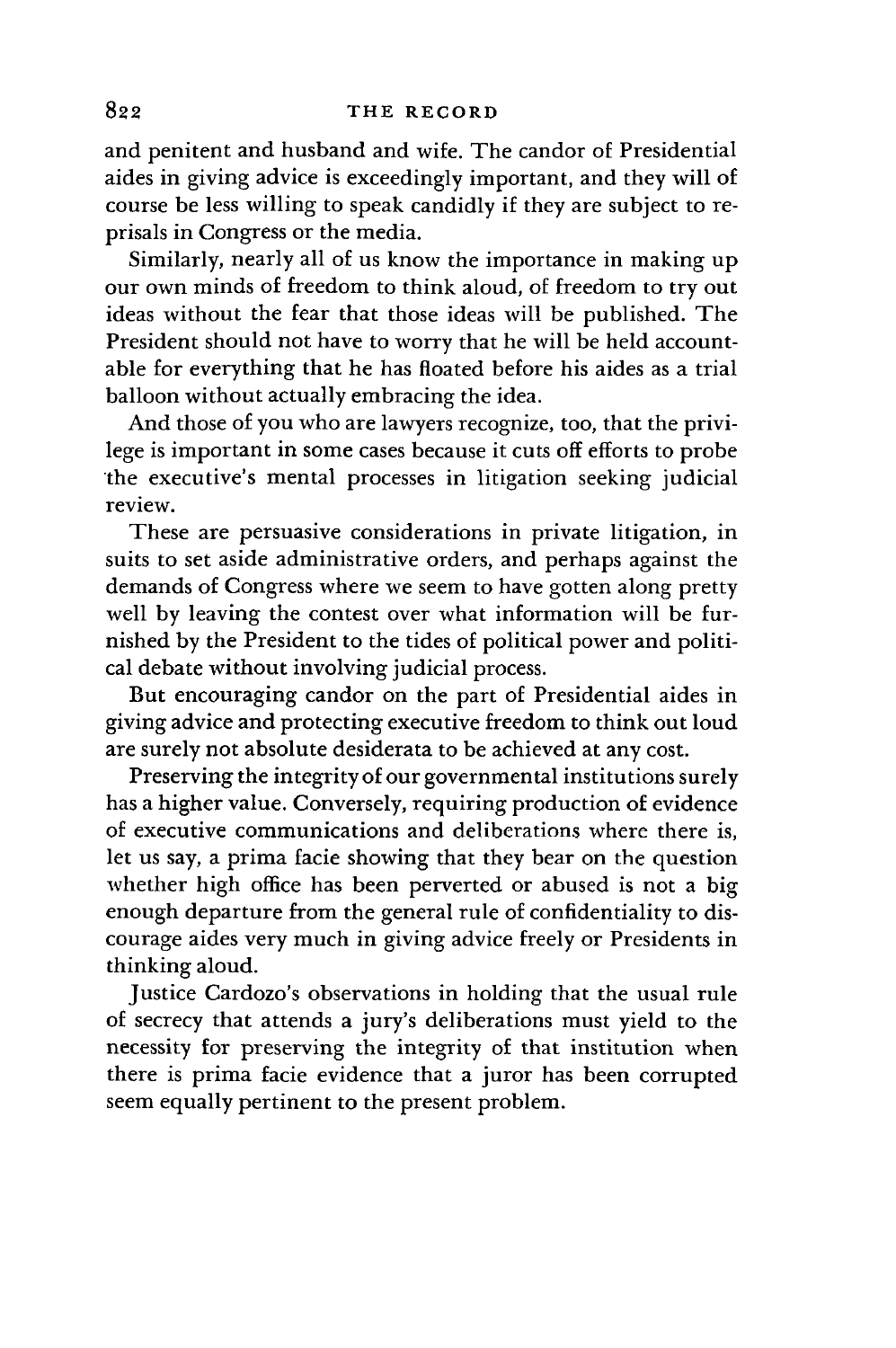"The chance that now and then there may be some timid soul who will take counsel of his fears and give way to their repressive power is too remote and shadowy to shape the course of justice. It must yield to the overmastering need so vital in our polity of preserving trial by jury in its purity against the inroads of corruption."

The need to preserve the integrity of the institutions of government in the executive branch is no less overmastering. Surely, it is sufficient to outweigh what little damage might be done to the interest in candor of discussion.

Let me say just a few things more about the furnishing of information.

It is a mistake to be beguiled by the tapes-a tendency at this stage for which I am somewhat to blame. The tapes are unusually dramatic. In the nine particular instances covered by our subpoena, they would have been exceedingly helpful to resolve the troublesome conflict between the testimony of Robert Haldeman and John Dean-one for which there seemed to be no other satisfactory resolution. The interest in the tapes has been enormously heightened by the events since I left Washington-first their nonexistence, then their indiscernability, and now the disappearing memorandum headlined in tonight's paper.

But the case was brought as a test case. We had received very little evidence from the White House files and the hope of getting more seemed vain until the legal principles had been established. What was sought by the subpoena enforced by the District Court and the Court of Appeals was a very small part of the evidence that is needed to complete this investigation. Let me mention three other kinds of evidence.

First, there are the voluminous notes kept by John Ehrlichman, certainly of all conversations in the President's office and I suspect of many conversations in his office. They would be exceedingly valuable even if the tapes were available in understanding the interpretation put upon the conversations, in clarify ambiguities or spoiled portions, and certainly in providing knowledge of what happened where there are no tapes.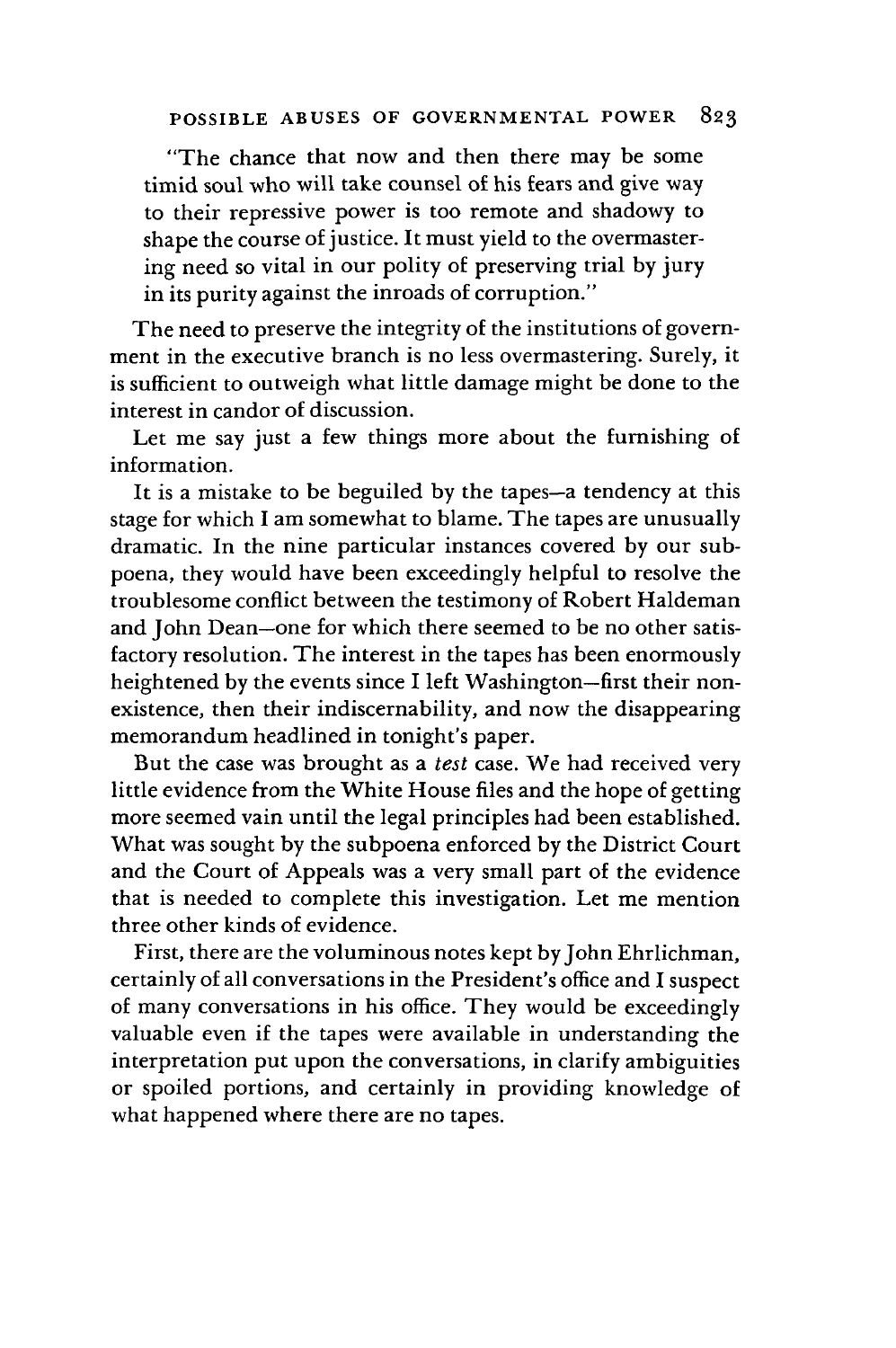## 84 **THE RECORD**

Second, a large number of memoranda concerning the Ellsberg-Fielding break-in came out before the Ervin Committee. One can tell from those memoranda that have been published that there are, or at least should be, others still in the White House files that would help to trace the responsibility for that caper.

A third example is the White House Milk Producers file. It is one about which I always felt extraordinary curiosity.

When I first learned of its existence, it was in the hands of a junior lawyer in the Civil Division of the Department of Justice. So I went to the Attorney General and said, "Well, if he can have it, surely I can have it." The Attorney General replied, "I can't argue with that. I will order it given to you." But then as I was leaving the room, he added, "I had better just call the President's counsel and tell him I am giving the file to you." When he called the next day it was with an apology. He had been ordered that he was not to surrender the file. I don't know what it contained, but once again I plead guilty to enormous curiosity about something like that.

A very critical test of the continued investigation will be whether it accepts anything less than the original recordings or documents. The reason is best explained by referring back to the settlement of the tapes litigation proposed in the middle of October.

As originally proposed, the settlement contemplated that Mr. Buzhardt, one of the President's counsel, would prepare a summary or possibly an edited direct quotation from some of the tapes; that what he prepared would then be submitted to Senator Stennis who holding it in his hand would listen to the tapes and correct it or vouch for its accuracy; and that then the summary approved by Senator Stennis, or the direct quotations edited and approved by Senator Stennis, would be accepted by the Ervin Committee and also used by the Special Prosecutor and submitted to the Grand Jury. (Later, the discussions took a new twist. It was proposed that instead of simply settling the tapes litigation, I must also undertake not to use judicial process to obtain any other Presidential tapes-a condition that was obviously intolerable.)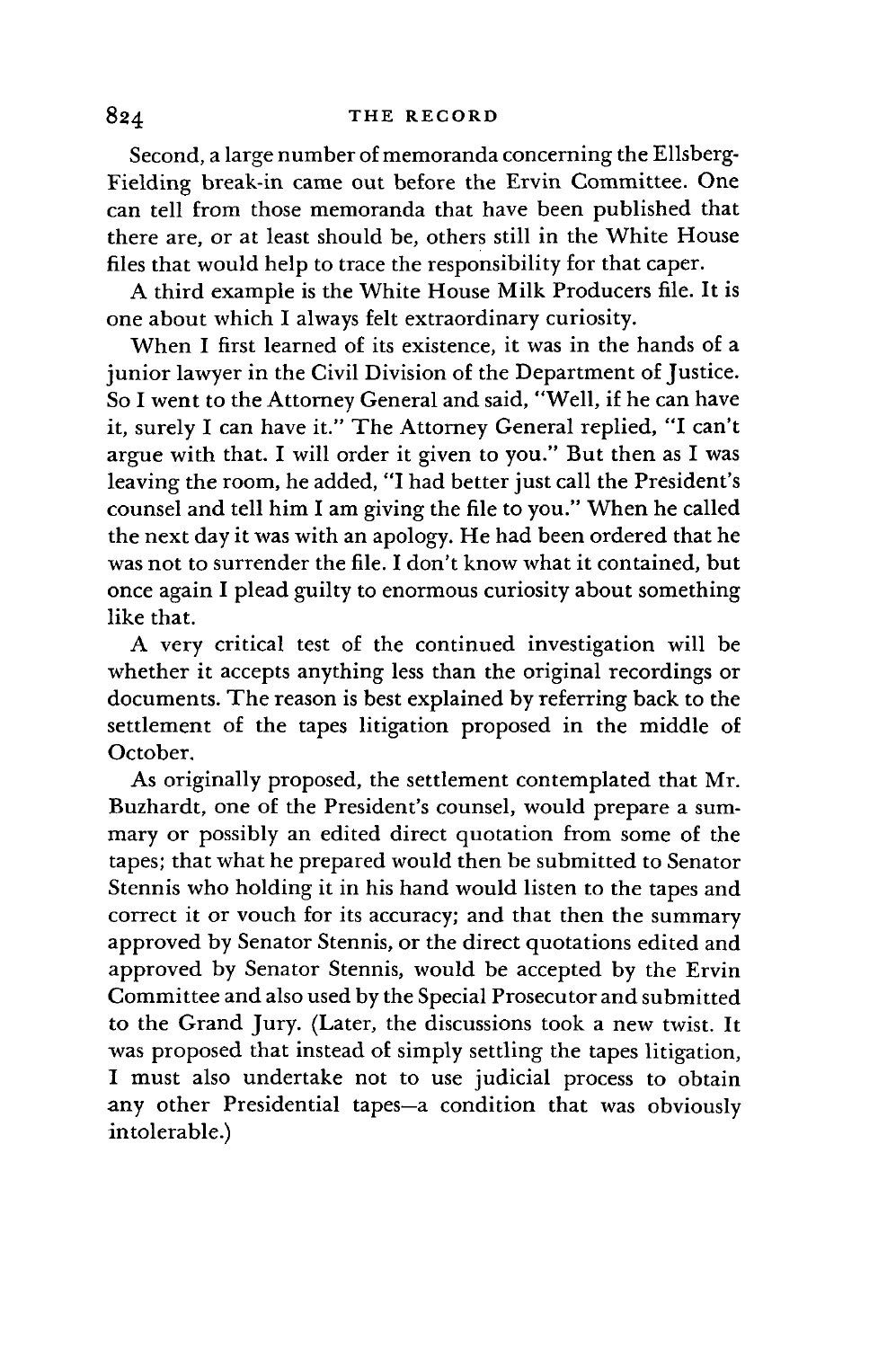Even in its original form the proposed settlement had difficulties which underscore the need that the investigator accept nothing less than the original recordings or documents. The proposal was limited to Watergate and did not cover other parts of the investigation. An edited version would not be adequate for the prosecution's use at a trial. Under the rules of the *Brady* and *Jenks* cases the defense would almost surely have a right to obtain any original tapes that it could make a prima facie showing were relevant. Most objectionable, it would have been a political settlement wrapped up by a few men, chiefly members of the Senate. We have reached a point at which the people simply will not be satisfied by a *political* settlement of these problems and will insist that they be explored according to principle by grand juries and the other agencies of justice.

All those objections have greater vitality today. Public credibility cannot possibly be provided by any form of political settlement.

The third measure of the success of trustworthiness of the continued investigation, will be the appearance and actuality of the Special Prosecutor's total independence.

Independence is important in defining the scope of the investigation and the allocation of resources. It is important, as I have indicated, in the pursuit of evidence.

It also has been up to now, and I think it will continue to be of extraordinary importance, in obtaining the assistance of witnesses. A number of men and women came to tell us what they could-often indirectly through a lawyer or some other go-between-because they were satisfied that neither their identities nor the facts disclosed would be revealed to the Department of Justice or anyone else within the Administration. Sometimes such witnesses, as any of you who have conducted investigations know, leave you wondering whether they are not cranks. Some of them indeed are unreliable. Others, when one is investigating a conspiracy that necessarily operates in secret, are absolutely essential if the truth is ever to be known.

It will be important, too, that witnesses whose identities are known and whose story must be volunteered be convinced that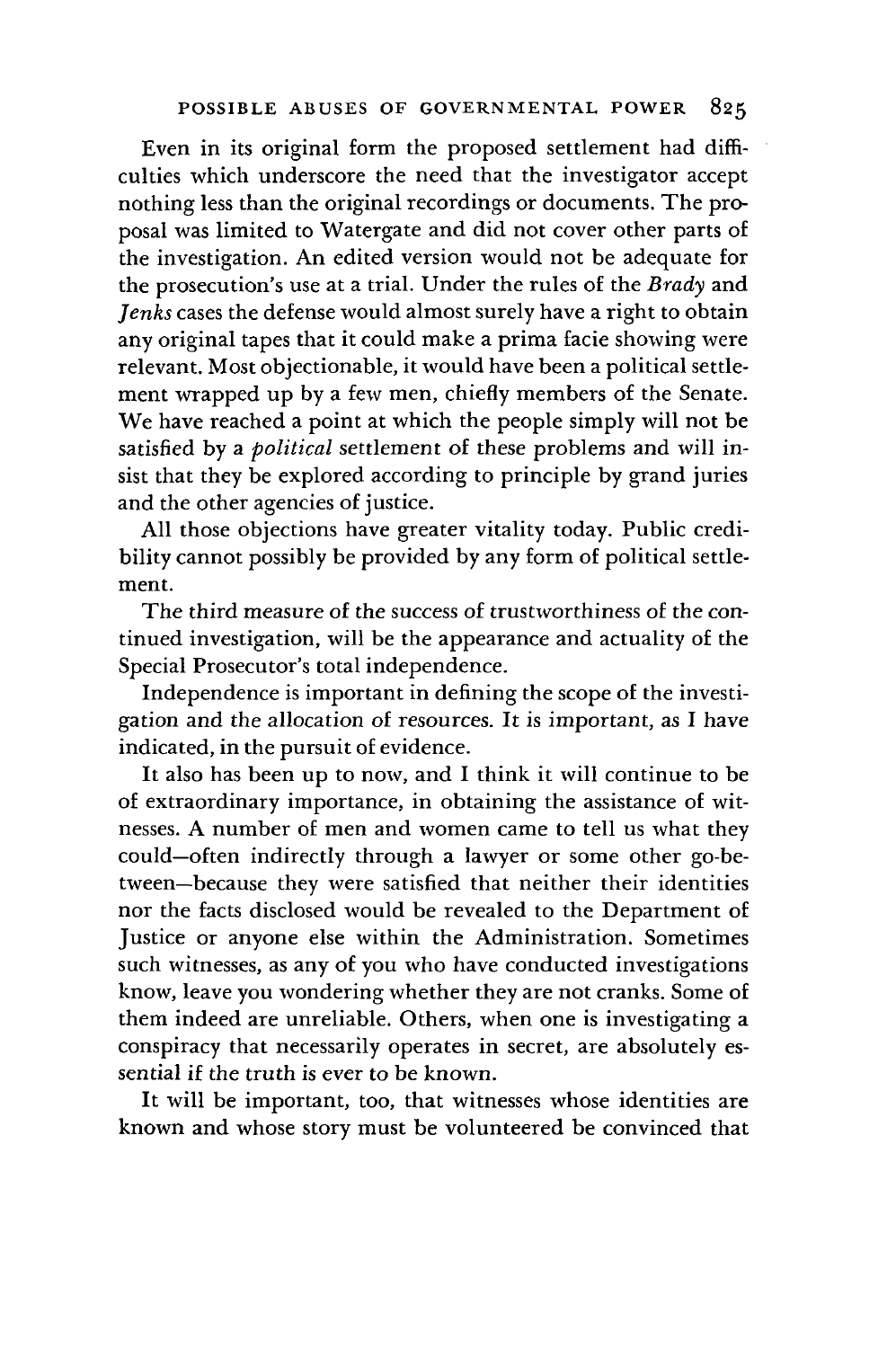the investigation will be exhaustive. John Dean and his lawyer were telling the truth, I think, when they led us to believe that he decided to plead guilty to the entire range of the cover-up only because he was persuaded that the investigation would not stop with him, that he would not be a scapegoat, but that the investigation would be pressed on wherever the trail might lead. It would be unbecoming for me to say how reliable John Dean is as a witness, but I may at least point out that it may be significant that when we gave him the assurance that he would not be prosecuted for anything further relating to the Watergate incident and the cover-up, he was willing to except any perjury past as well as future.

The independence of the prosecutor is also necessary, of course, for assurance of public confidence. Those of us who know Leon Jaworski feel greatly reassured by his designation, but the general public does not know him. Their measure of confidence in the investigation is likely to depend upon whether the man is named by and answerable to anyone within the executive branch.

Much the best assurance of public confidence would be a judicial appointment of the Special Prosecutor, both because that device would avoid the actuality and appearance of conflicting loyalties and because it would remove-I am getting in trouble with my words-any danger of precipitate removal-(laughter)by the President or someone in his behalf.

This is the proposal that is made by The Association of the Bar of the City of New York and many others. I have no doubt that it would be the best, but I fear that it cannot be achieved without paying a very heavy price in terms of a prolonged legislative battle along party lines, probably involving a veto and an attempt to pass the legislation over the veto. In my view that cost would be excessive. I would myself be willing to settle, therefore, for the prompt bipartisan enactment of a statute putting the jurisdiction of the Office and the power and duty to seek evidence on a statutory basis; that called for appointment of the Special Prosecutor by the President but by and with the advice and consent of the Senate; that limited the President's power of removal very severely-perhaps by some such phrase as "only for gross